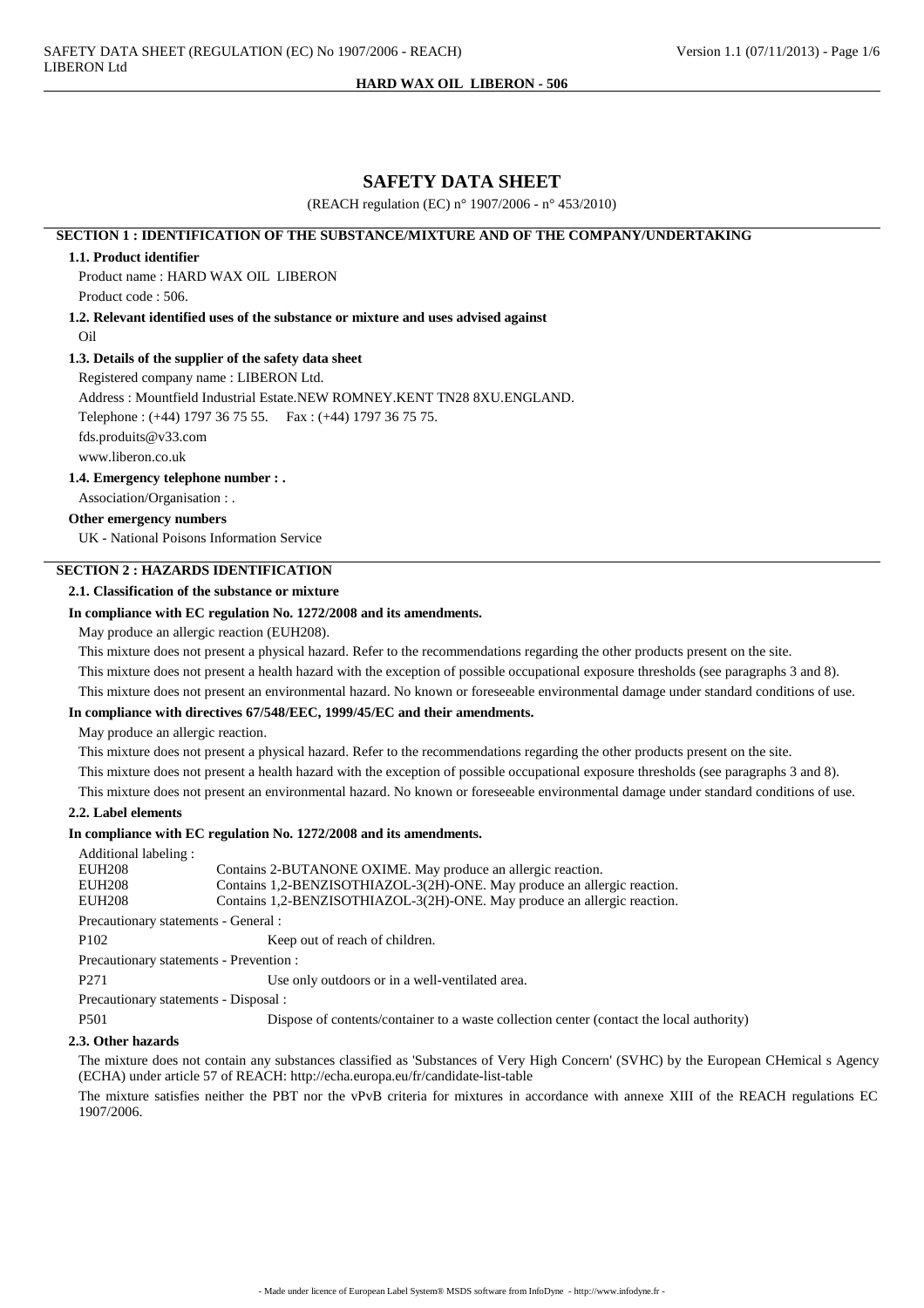#### **HARD WAX OIL LIBERON - 506**

## **SECTION 3 : COMPOSITION/INFORMATION ON INGREDIENTS**

#### **3.1. Substances**

No substances fulfil the criteria set forth in annexe II section A of the REACH regulation (EC) n° 1907/2006.

#### **3.2. Mixtures Composition :**

| Composition .                |                       |                  |             |                    |
|------------------------------|-----------------------|------------------|-------------|--------------------|
| Identification               | (EC) 1272/2008        | 67/548/EEC       | <b>Note</b> | $\%$               |
| INDEX: 616-014-00-0          | GHS08, GHS05, GHS07   | Xn               | $[2]$       | $0 \le x \% < 2.5$ |
| $CAS: 96-29-7$               | Dgr                   | Carc. Cat. 3;R40 |             |                    |
| EC: $202-496-6$              | Carc. 2, H351         | Xn; R21          |             |                    |
| REACH: 01-2119539477-28      | Acute Tox. 4, H312    | Xi:R41-R43       |             |                    |
|                              | Eye Dam. 1, H318      |                  |             |                    |
| 2-BUTANONE OXIME             | Skin Sens. 1, H317    |                  |             |                    |
| INDEX: 613-088-00-6          | GHS05, GHS07, GHS09   | Xn,N             |             | $0 \le x \% < 2.5$ |
| CAS: 2634-33-5               | Dgr                   | Xn; R22          |             |                    |
| $EC: 220-120-9$              | Acute Tox. 4, H302    | Xi;R38-R41-R43   |             |                    |
|                              | Skin Irrit. 2, H315   | N:R50            |             |                    |
| 1,2-BENZISOTHIAZOL-3(2H)-ONE | Eye Dam. 1, H318      |                  |             |                    |
|                              | Skin Sens. 1, H317    |                  |             |                    |
|                              | Aquatic Acute 1, H400 |                  |             |                    |
|                              | $M$ Acute = 1         |                  |             |                    |
| INDEX: 613_088_00_6          | GHS07, GHS05, GHS09   | Xn.N             |             | $0 \le x \% < 2.5$ |
| CAS: 2634-33-5               | Dgr                   | Xn:R22           |             |                    |
| $EC: 220-120-9$              | Acute Tox. 4, H302    | Xi:R38-R41-R43   |             |                    |
|                              | Skin Irrit. 2, H315   | N:R50            |             |                    |
| 1,2-BENZISOTHIAZOL-3(2H)-ONE | Skin Sens. 1B, H317   |                  |             |                    |
|                              | Eye Dam. 1, H318      |                  |             |                    |
|                              | Aquatic Acute 1, H400 |                  |             |                    |
|                              | $M$ Acute = 1         |                  |             |                    |

## **Information on ingredients :**

[2] Carcinogenic, mutagenic or reprotoxic (CMR) substance.

## **SECTION 4 : FIRST AID MEASURES**

As a general rule, in case of doubt or if symptoms persist, always call a doctor.

NEVER induce swallowing by an unconscious person.

## **4.1. Description of first aid measures**

#### **In the event of exposure by inhalation :**

In the event of an allergic reaction, seek medical attention.

#### **In the event of splashes or contact with eyes :**

Wash thoroughly with soft, clean water for 15 minutes holding the eyelids open.

### **In the event of splashes or contact with skin :**

In the event of an allergic reaction, seek medical attention.

### **In the event of swallowing :**

In the event of swallowing, if the quantity is small (no more than one mouthful), rinse the mouth with water and consult a doctor. Keep the person exposed at rest. Do not force vomiting.

Seek medical attention, showing the label.

If swallowed accidentally, call a doctor to ascertain whether observation and hospital care will be necessary. Show the label.

## **4.2. Most important symptoms and effects, both acute and delayed**

No data available.

#### **4.3. Indication of any immediate medical attention and special treatment needed**

No data available.

## **SECTION 5 : FIREFIGHTING MEASURES**

Non-flammable.

### **5.1. Extinguishing media**

## **Suitable methods of extinction**

In the event of a fire, use :

### - sprayed water or water mist

- foam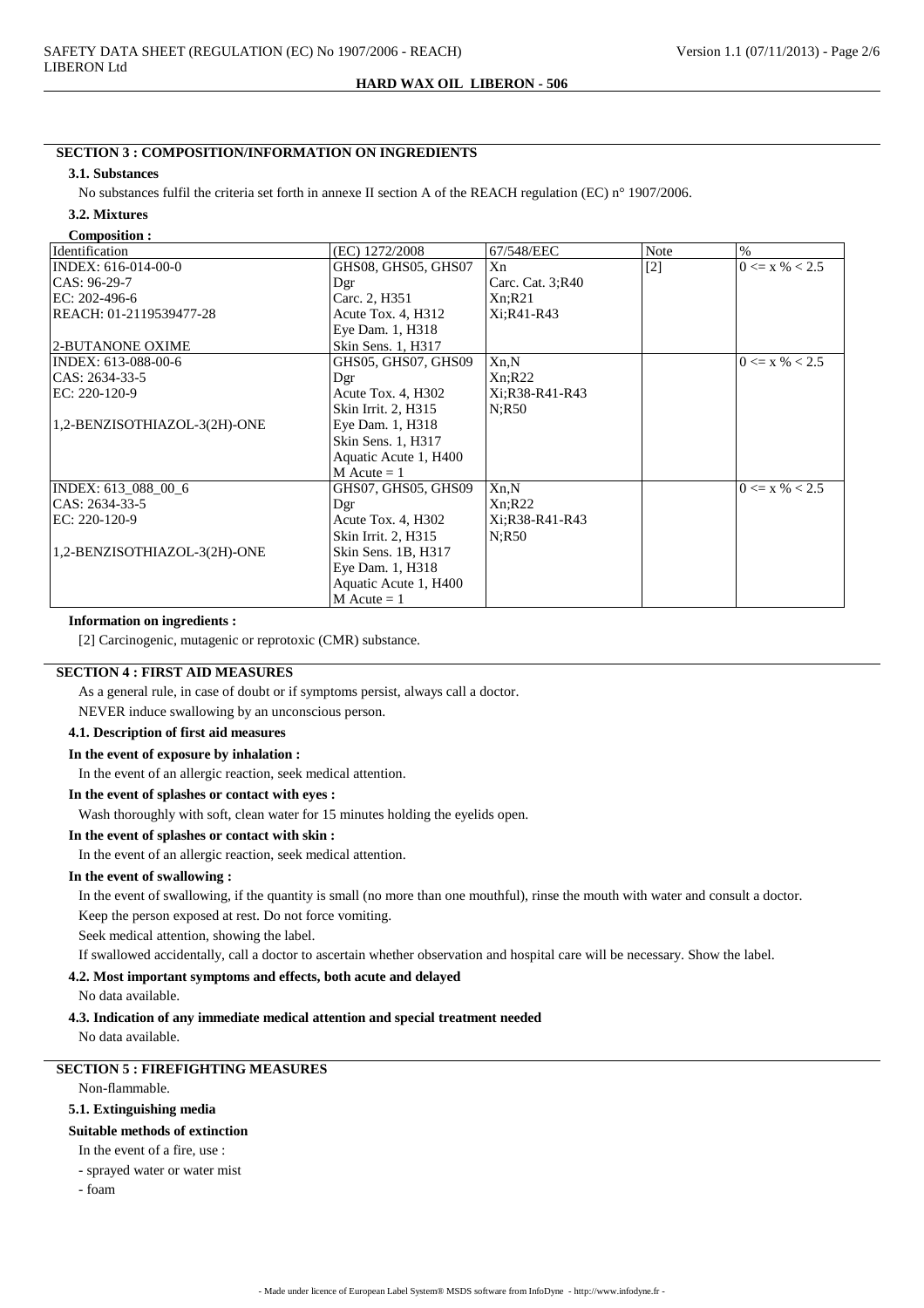#### - multipurpose ABC powder

- BC powder

- carbon dioxide (CO2)

#### **Unsuitable methods of extinction**

In the event of a fire, do not use :

- water jet

## **5.2. Special hazards arising from the substance or mixture**

A fire will often produce a thick black smoke. Exposure to decomposition products may be hazardous to health.

Do not breathe in smoke.

In the event of a fire, the following may be formed :

- carbon monoxide (CO)

- carbon dioxide (CO2)

## **5.3. Advice for firefighters**

No data available.

## **SECTION 6 : ACCIDENTAL RELEASE MEASURES**

#### **6.1. Personal precautions, protective equipment and emergency procedures**

Consult the safety measures listed under headings 7 and 8.

#### **For fire-fighters**

Fire-fighters will be equipped with suitable personal protective equipment (See section 8).

## **6.2. Environmental precautions**

Contain and control the leaks or spills with non-combustible absorbent materials such as sand, earth, vermiculite, diatomaceous earth in drums for waste disposal.

Prevent any material from entering drains or waterways.

#### **6.3. Methods and material for containment and cleaning up**

Clean preferably with a detergent, do not use solvents.

**6.4. Reference to other sections**

No data available.

## **SECTION 7 : HANDLING AND STORAGE**

Requirements relating to storage premises apply to all facilities where the mixture is handled.

## **7.1. Precautions for safe handling**

Always wash hands after handling.

Ensure that there is adequate ventilation, especially in confined areas.

### **Fire prevention :**

Handle in well-ventilated areas.

Prevent access by unauthorised personnel.

### **Recommended equipment and procedures :**

For personal protection, see section 8.

Observe precautions stated on label and also industrial safety regulations.

Packages which have been opened must be reclosed carefully and stored in an upright position.

#### **Prohibited equipment and procedures :**

No smoking, eating or drinking in areas where the mixture is used.

#### **7.2. Conditions for safe storage, including any incompatibilities**

No data available.

## **Storage**

Keep out of reach of children.

Keep the container tightly closed in a dry, well-ventilated place.

The floor must be impermeable and form a collecting basin so that, in the event of an accidental spillage, the liquid cannot spread beyond this area.

Do not allow to freeze

### **Packaging**

Always keep in packaging made of an identical material to the original.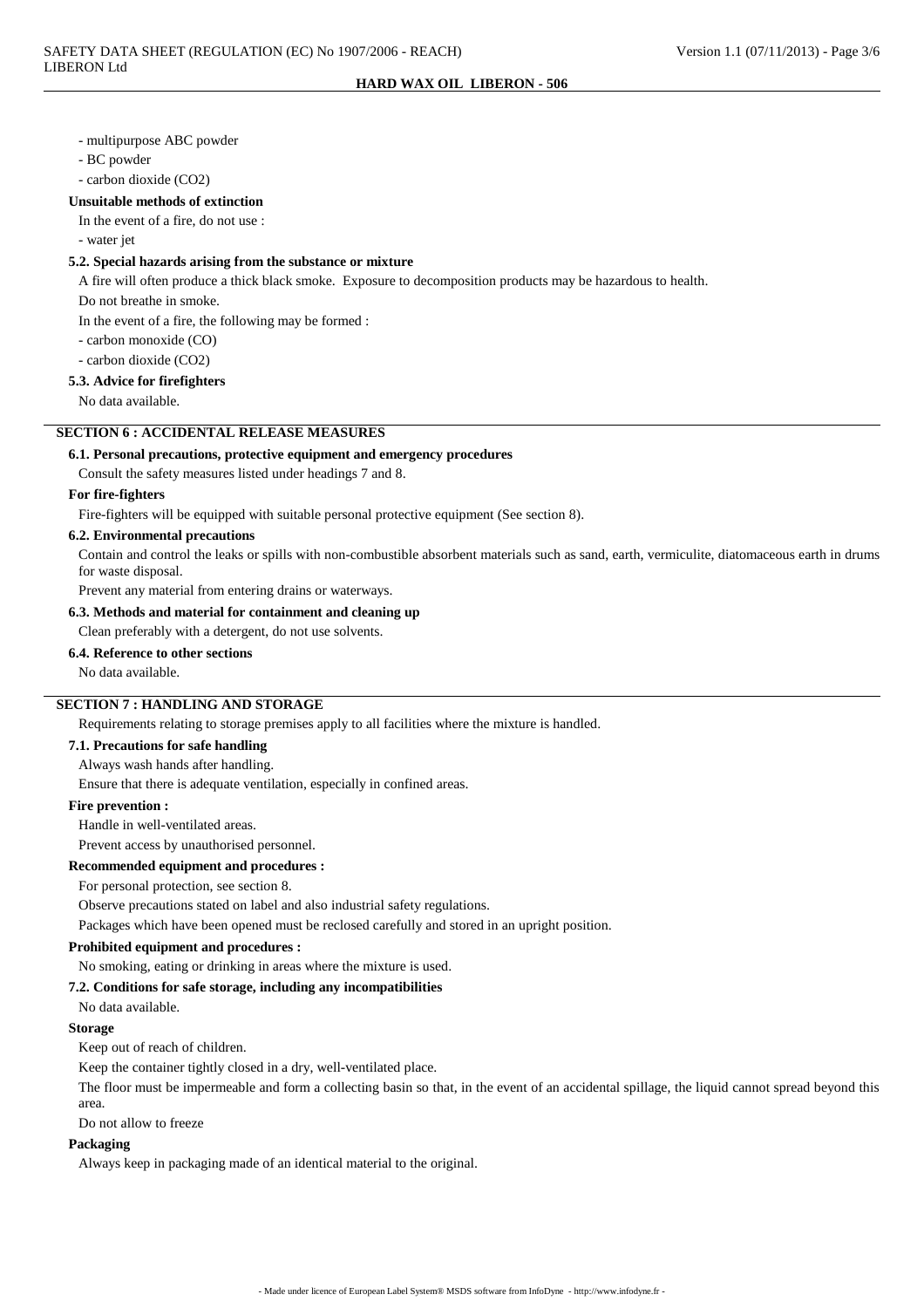### **7.3. Specific end use(s)**

No data available.

## **SECTION 8 : EXPOSURE CONTROLS/PERSONAL PROTECTION**

**8.1. Control parameters**

No data available.

### **8.2. Exposure controls**

#### **Personal protection measures, such as personal protective equipment**

Use personal protective equipment that is clean and has been properly maintained.

Store personal protective equipment in a clean place, away from the work area.

Never eat, drink or smoke during use. Remove and wash contaminated clothing before re-using. Ensure that there is adequate ventilation, especially in confined areas.

### **- Eye / face protection**

Avoid contact with eyes.

Use eye protectors designed to protect against liquid splashes

Before handling, wear safety goggles in accordance with standard EN166.

### **- Hand protection**

Wear suitable protective gloves in the event of prolonged or repeated skin contact.

- Type of gloves recommended :
- Natural latex
- Nitrile rubber (butadiene-acrylonitrile copolymer rubber (NBR))
- PVC (polyvinyl chloride)
- PVA (Polyvinyl alcohol)
- Butyl Rubber (Isobutylene-isoprene copolymer)

#### **- Body protection**

Work clothing worn by personnel shall be laundered regularly.

After contact with the product, all parts of the body that have been soiled must be washed.

### **SECTION 9 : PHYSICAL AND CHEMICAL PROPERTIES**

## **9.1. Information on basic physical and chemical properties**

| <b>General information:</b>                            |                           |
|--------------------------------------------------------|---------------------------|
| Physical state:                                        | Viscous liquid.           |
| Important health, safety and environmental information |                           |
| $pH$ :                                                 | Not stated.               |
|                                                        | Slightly basic.           |
| Boiling point/boiling range:                           | Not relevant.             |
| Flash point interval :                                 | Not relevant.             |
| Vapour pressure $(50^{\circ}C)$ :                      | Below 110 kPa (1.10 bar). |
| Density:                                               | $1 - 1.05$                |
| Water solubility:                                      | Dilutable.                |
| Melting point/melting range :                          | Not relevant.             |
| Self-ignition temperature :                            | Not relevant.             |
| Decomposition point/decomposition range :              | Not relevant.             |
| 9.2. Other information                                 |                           |

#### No data available.

## **SECTION 10 : STABILITY AND REACTIVITY**

## **10.1. Reactivity**

No data available.

#### **10.2. Chemical stability**

This mixture is stable under the recommended handling and storage conditions in section 7.

## **10.3. Possibility of hazardous reactions**

When exposed to high temperatures, the mixture can release hazardous decomposition products, such as carbon monoxide and dioxide, fumes and nitrogen oxide.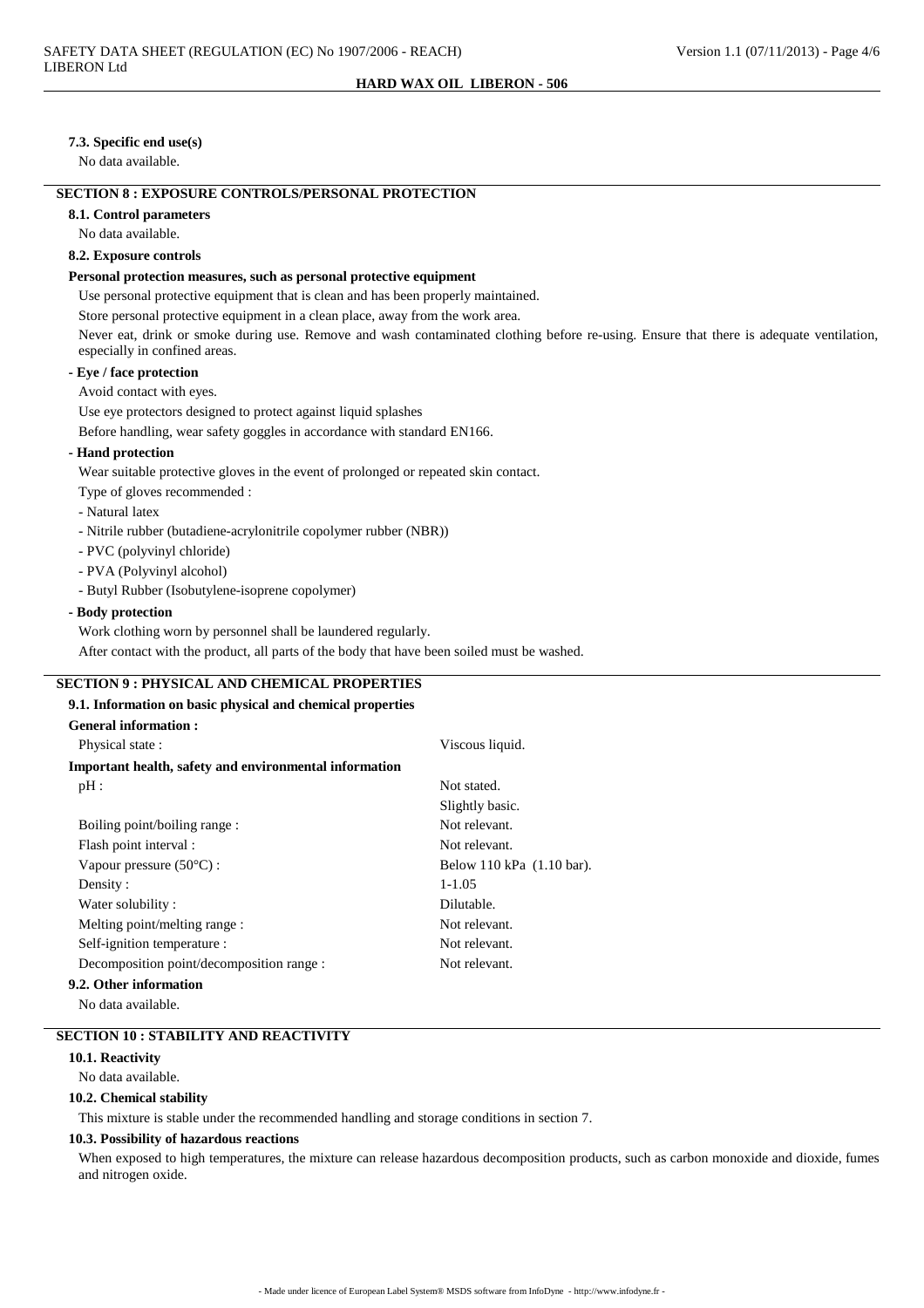#### **10.4. Conditions to avoid**

Avoid :

- frost

### **10.5. Incompatible materials**

### **10.6. Hazardous decomposition products**

The thermal decomposition may release/form :

- carbon monoxide (CO)

- carbon dioxide (CO2)

## **SECTION 11 : TOXICOLOGICAL INFORMATION**

## **11.1. Information on toxicological effects**

Splashes in the eyes may cause irritation and reversible damage

#### **11.1.2. Mixture**

#### **Respiratory or skin sensitisation :**

Contains at least one sensitising substance. May cause an allergic reaction.

## **SECTION 12 : ECOLOGICAL INFORMATION**

## **12.1. Toxicity**

#### **12.1.2. Mixtures**

No aquatic toxicity data available for the mixture.

#### **12.2. Persistence and degradability**

No data available.

## **12.3. Bioaccumulative potential**

No data available.

#### **12.4. Mobility in soil**

No data available.

## **12.5. Results of PBT and vPvB assessment**

No data available.

## **12.6. Other adverse effects**

No data available.

## **SECTION 13 : DISPOSAL CONSIDERATIONS**

Proper waste management of the mixture and/or its container must be determined in accordance with Directive 2008/98/EC. CAUTION: Oil cloths can self combust. Do not leave impregnated cloths in bundles. Before discarding lay them flat outside to dry to avoid a fire hazard.

## **13.1. Waste treatment methods**

Do not pour into drains or waterways.

## **Waste :**

Waste management is carried out without endangering human health, without harming the environment and, in particular without risk to water, air, soil, plants or animals.

Recycle or dispose of waste in compliance with current legislation, preferably via a certified collector or company.

Do not contaminate the ground or water with waste, do not dispose of waste into the environment.

## **Soiled packaging :**

Empty container completely. Keep label(s) on container.

Give to a certified disposal contractor.

# **SECTION 14 : TRANSPORT INFORMATION**

Exempt from transport classification and labelling.

Transport product in compliance with provisions of the ADR for road, RID for rail, IMDG for sea and ICAO/IATA for air transport (ADR 2013 - IMDG 2012 - ICAO/IATA 2013).